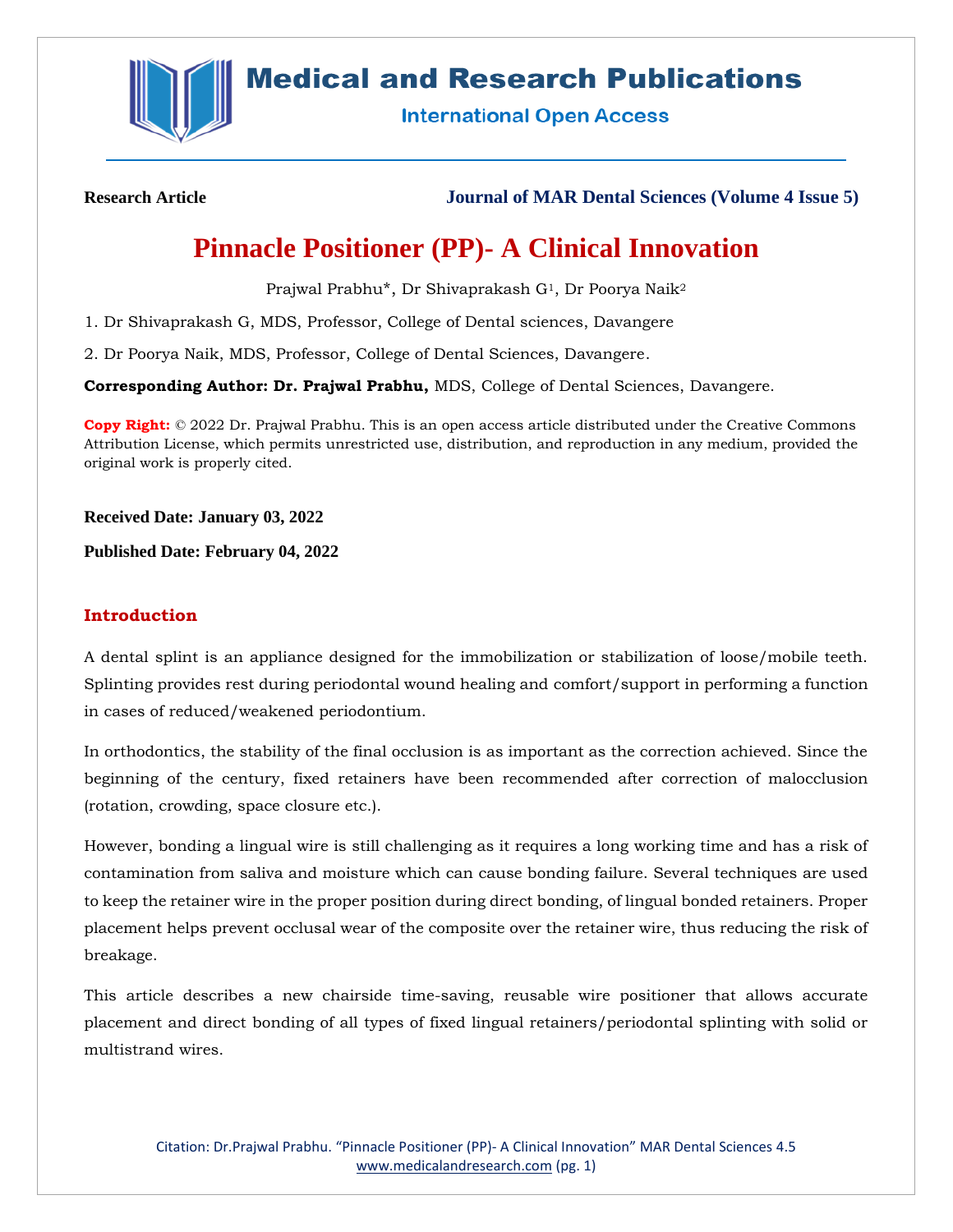## **Fabrication**

Armamentarium used to fabricate the Pinnacle retainer positioner.

- a) #139 (bird beak) plier.
- b) 0.019-inch × 0.025-inch SS wire (0.021-inch × 0.025 inches can also be used)
- c) Used O-ring module stem.
- d) Wire Cutter.
- e) Tube sleeve.



Figure 1

## **Methodology**

STEP 1: Take  $0.019$  inch  $\times$  0.025 inch SS wire to make a helix as shown in below Figure.





Citation: Dr.Prajwal Prabhu. "Pinnacle Positioner (PP)- A Clinical Innovation" MAR Dental Sciences 4.5 [www.medicalandresearch.com](http://www.medicalandresearch.com/) (pg. 2)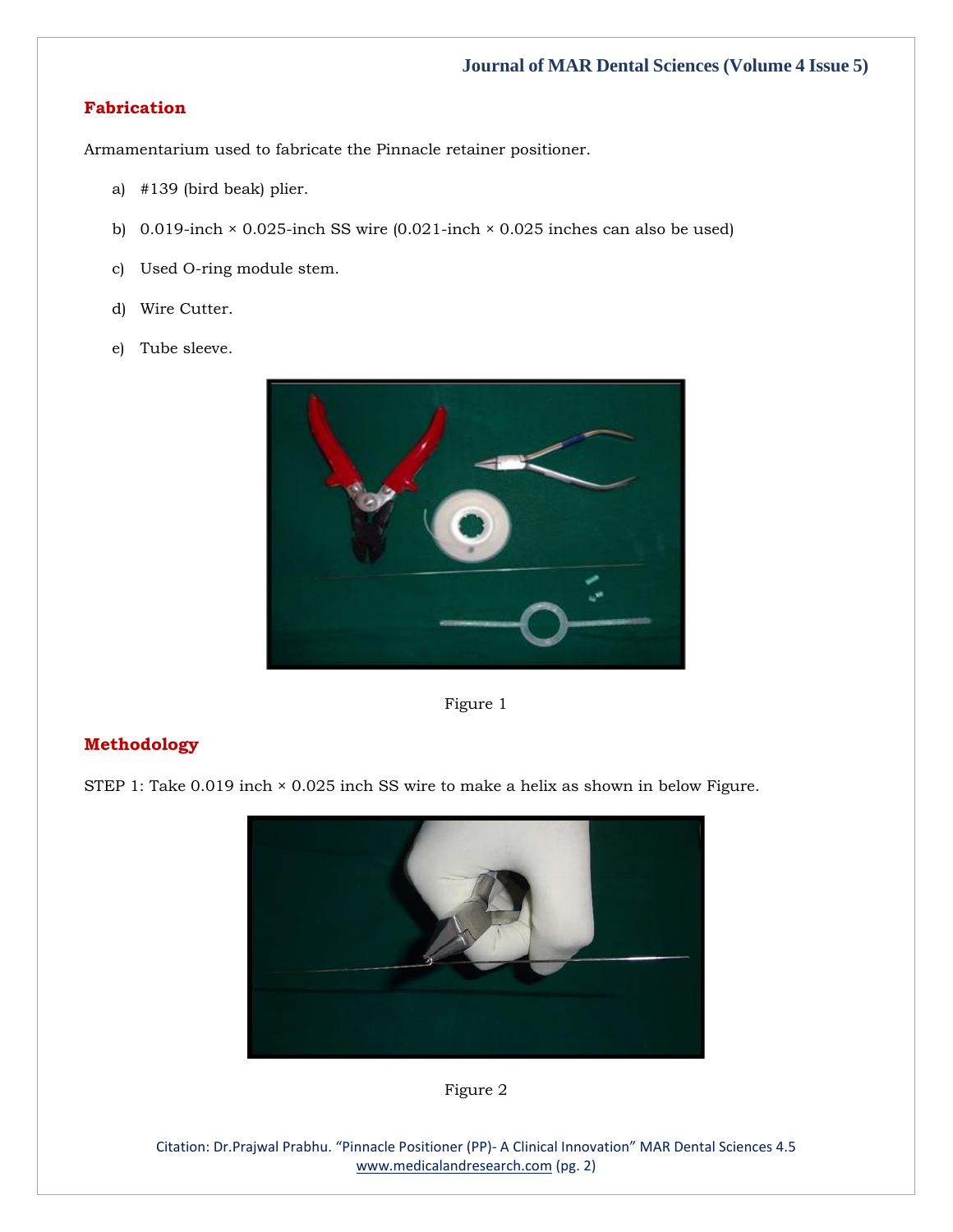## **Journal of MAR Dental Sciences (Volume 4 Issue 5)**

STEP 2: 2mm away from the helix bend the wire on both the sides as shown in the below figure





STEP 3: With one end of the arm, pierce the small cylindrical piece (measuring approx 4-5mm in length) and secure it by giving a V bend.





STEP 4: With the other end of the arm, bend a right angle at the end of the wire.

STEP 5: Insert the tube sleeve and secure it with the bend.





Citation: Dr.Prajwal Prabhu. "Pinnacle Positioner (PP)- A Clinical Innovation" MAR Dental Sciences 4.5 [www.medicalandresearch.com](http://www.medicalandresearch.com/) (pg. 3)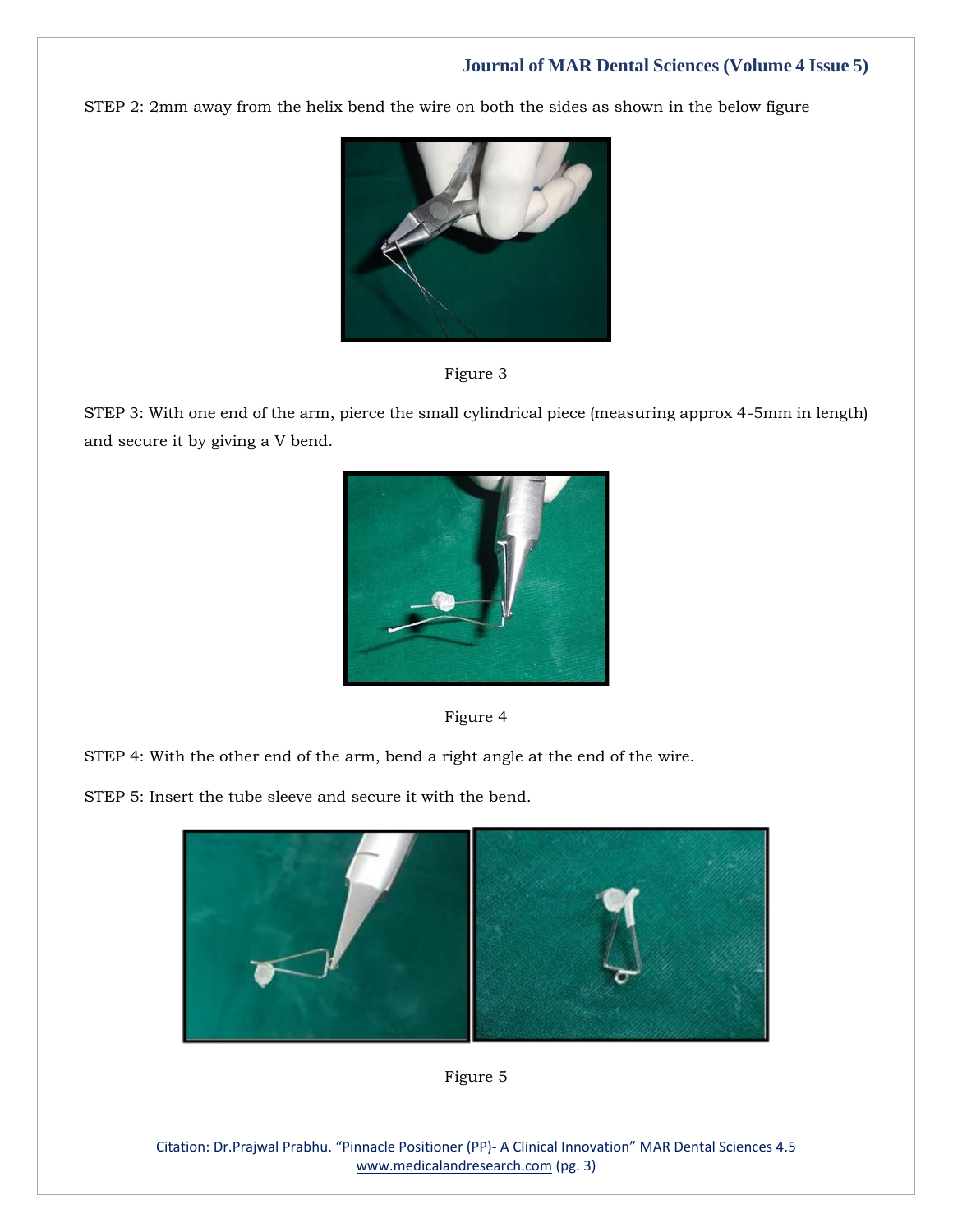### **Journal of MAR Dental Sciences (Volume 4 Issue 5)**

#### **Advantages**

- a) Precise placement of the splinting wire retainer.
- b) Ease of fabrication at chairside.
- c) Time saving, as customization for each patient is not needed.
- d) Economical, (19\*25 SS is easily available in the clinic),
	- Minimal armamentarium required
- e) No need for fabricating transfer trays.
- f) Easy to place with minimal patient discomfort.
- g) NO Gingival irritation or harm.
- h) No clean-up is required.
- i) Can be sterilized and reused.



Figure 6. Pinnacle Positioner placed on the model stabilizing co-axial wire from canine to canine.

Citation: Dr.Prajwal Prabhu. "Pinnacle Positioner (PP)- A Clinical Innovation" MAR Dental Sciences 4.5 [www.medicalandresearch.com](http://www.medicalandresearch.com/) (pg. 4)